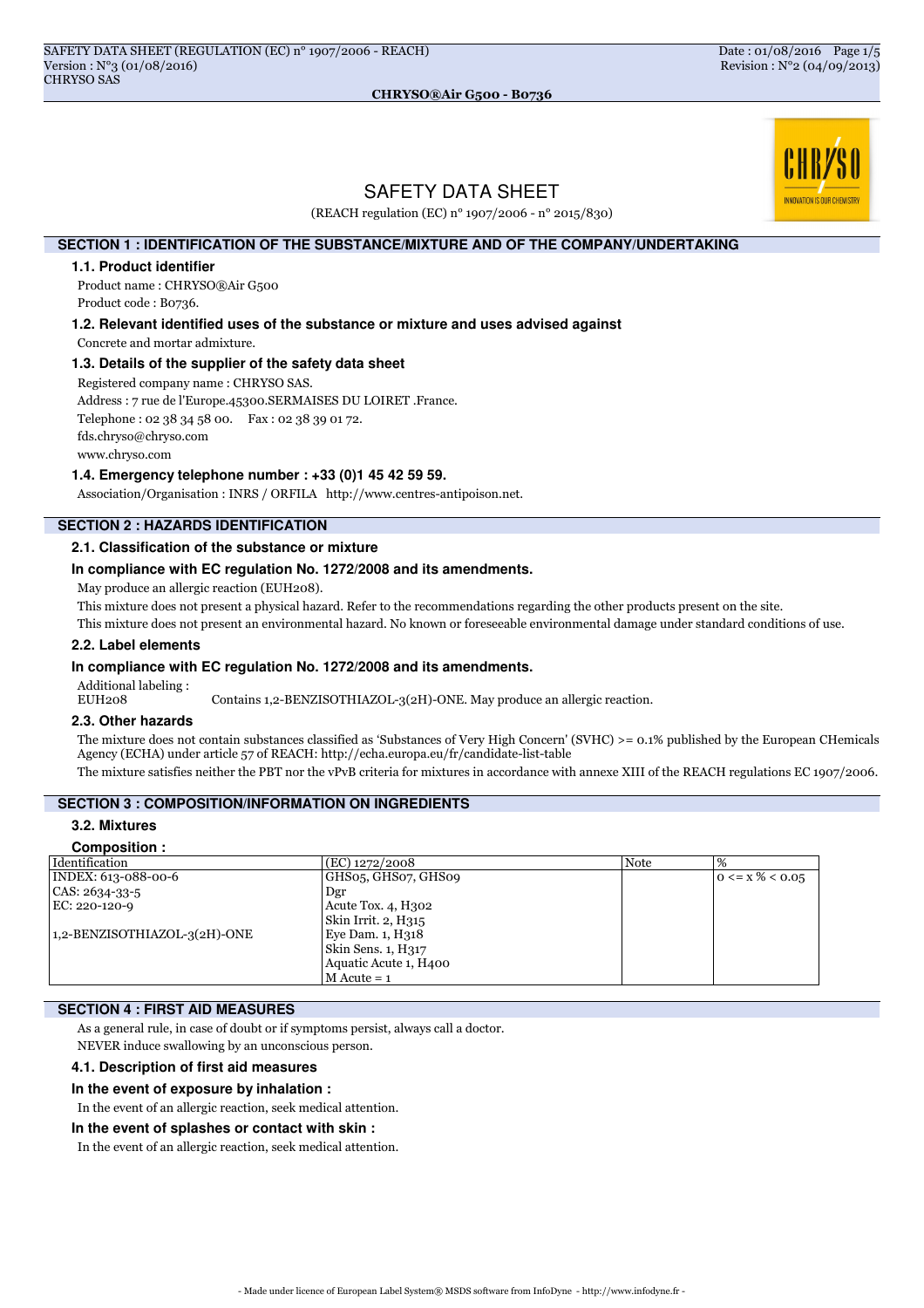#### CHRYSO®Air G500 - B0736

#### **In the event of swallowing :**

Seek medical attention, showing the label.

#### **4.2. Most important symptoms and effects, both acute and delayed**

#### No data available.

#### **4.3. Indication of any immediate medical attention and special treatment needed**

No data available.

## **SECTION 5 : FIREFIGHTING MEASURES**

Non-flammable.

## **5.1. Extinguishing media**

No data available.

## **5.2. Special hazards arising from the substance or mixture**

A fire will often produce a thick black smoke. Exposure to decomposition products may be hazardous to health.

Do not breathe in smoke.

In the event of a fire, the following may be formed :

- carbon monoxide (CO)

- carbon dioxide (CO2)

#### **5.3. Advice for firefighters**

No data available.

# **SECTION 6 : ACCIDENTAL RELEASE MEASURES**

## **6.1. Personal precautions, protective equipment and emergency procedures**

Consult the safety measures listed under headings 7 and 8.

#### **For first aid worker**

First aid workers will be equipped with suitable personal protective equipment (See section 8).

#### **6.2. Environmental precautions**

Contain and control the leaks or spills with non-combustible absorbent materials such as sand, earth, vermiculite, diatomaceous earth in drums for waste disposal.

Prevent any material from entering drains or waterways.

#### **6.3. Methods and material for containment and cleaning up**

Clean preferably with a detergent, do not use solvents.

## **6.4. Reference to other sections**

No data available.

## **SECTION 7 : HANDLING AND STORAGE**

Requirements relating to storage premises apply to all facilities where the mixture is handled.

#### **7.1. Precautions for safe handling**

Always wash hands after handling.

Remove and wash contaminated clothing before re-using.

#### **Fire prevention :**

Prevent access by unauthorised personnel.

## **Recommended equipment and procedures :**

For personal protection, see section 8.

Observe precautions stated on label and also industrial safety regulations.

## **Prohibited equipment and procedures :**

No smoking, eating or drinking in areas where the mixture is used.

#### **7.2. Conditions for safe storage, including any incompatibilities**

No data available.

## **Packaging**

Always keep in packaging made of an identical material to the original.

#### **7.3. Specific end use(s)**

No data available.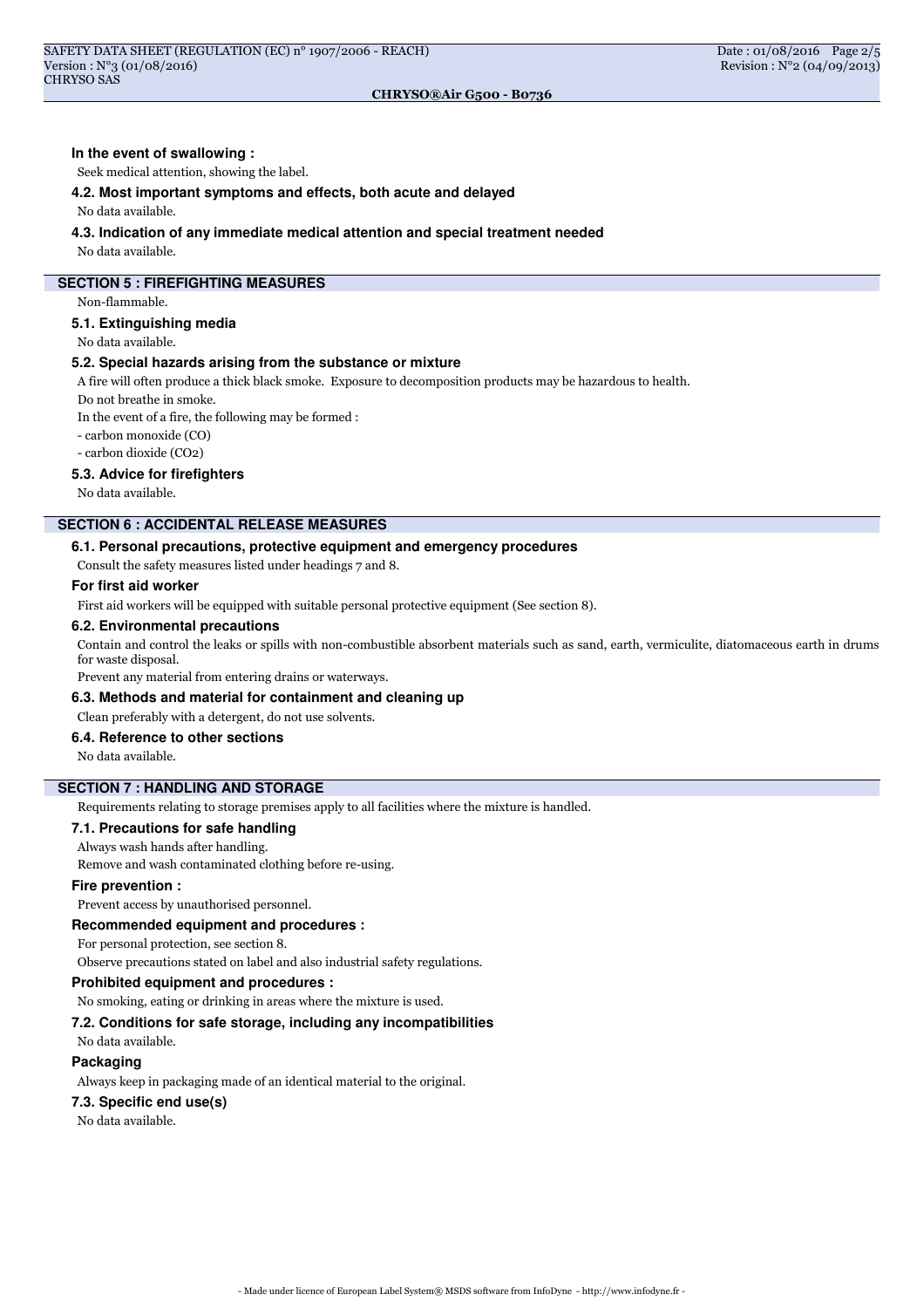## CHRYSO®Air G500 - B0736

# **SECTION 8 : EXPOSURE CONTROLS/PERSONAL PROTECTION**

## **8.1. Control parameters**

No data available.

## **8.2. Exposure controls**

## **Personal protection measures, such as personal protective equipment**

Pictogram(s) indicating the obligation of wearing personal protective equipment (PPE) :



Use personal protective equipment that is clean and has been properly maintained.

Store personal protective equipment in a clean place, away from the work area.

Never eat, drink or smoke during use. Remove and wash contaminated clothing before re-using. Ensure that there is adequate ventilation, especially in confined areas.

#### **- Eye / face protection**

Avoid contact with eyes.

Use eye protectors designed to protect against liquid splashes

Before handling, wear safety goggles in accordance with standard EN166.

#### **- Hand protection**

Wear suitable protective gloves in the event of prolonged or repeated skin contact.

Use suitable protective gloves that are resistant to chemical agents in accordance with standard EN374.

Gloves must be selected according to the application and duration of use at the workstation.

Protective gloves need to be selected according to their suitability for the workstation in question : other chemical products that may be handled, necessary physical protections (cutting, pricking, heat protection), level of dexterity required.

- Type of gloves recommended :
- Natural latex
- Nitrile rubber (butadiene-acrylonitrile copolymer rubber (NBR))
- PVC (polyvinyl chloride)
- Butyl Rubber (Isobutylene-isoprene copolymer)
- Recommended properties :
- Impervious gloves in accordance with standard EN374

## **- Body protection**

Work clothing worn by personnel shall be laundered regularly.

After contact with the product, all parts of the body that have been soiled must be washed.

# **SECTION 9 : PHYSICAL AND CHEMICAL PROPERTIES**

## **9.1. Information on basic physical and chemical properties**

## **General information :**

| Physical state:                                        | Fluid liquid.   |
|--------------------------------------------------------|-----------------|
| Odour:                                                 | Characteristic  |
| Colour:                                                | Yellow          |
| Important health, safety and environmental information |                 |
| pH:                                                    | $8.50$ .        |
|                                                        | Slightly basic. |
| Boiling point/boiling range:                           | Not relevant.   |
| Flash point interval:                                  | Not relevant.   |
| Vapour pressure $(50^{\circ}C)$ :                      | Not relevant.   |
| Density:                                               | >1              |
| Water solubility:                                      | Soluble.        |
| Melting point/melting range:                           | Not relevant.   |
| Self-ignition temperature :                            | Not relevant.   |
| Decomposition point/decomposition range:               | Not relevant.   |
|                                                        |                 |

#### **9.2. Other information**

No data available.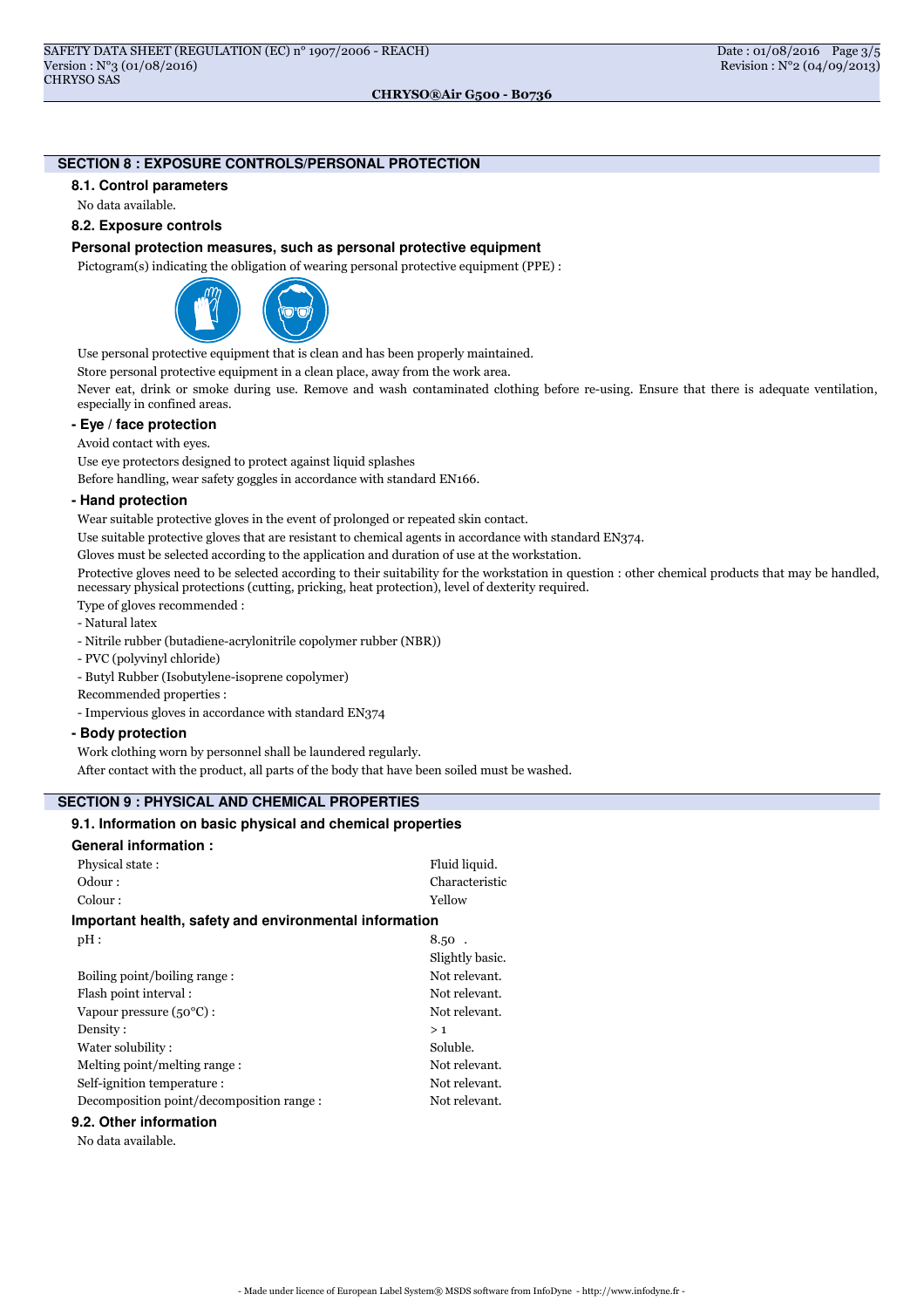## CHRYSO®Air G500 - B0736

# **SECTION 10 : STABILITY AND REACTIVITY**

## **10.1. Reactivity**

No data available.

#### **10.2. Chemical stability**

This mixture is stable under the recommended handling and storage conditions in section 7.

**10.3. Possibility of hazardous reactions**

No data available.

#### **10.4. Conditions to avoid**

Avoid : - frost

## **10.5. Incompatible materials**

No data available.

## **10.6. Hazardous decomposition products**

The thermal decomposition may release/form :

- carbon monoxide (CO)

- carbon dioxide (CO2)

## **SECTION 11 : TOXICOLOGICAL INFORMATION**

#### **11.1. Information on toxicological effects**

No data available.

## **11.1.1. Substances**

No toxicological data available for the substances.

# **11.1.2. Mixture**

#### **Respiratory or skin sensitisation :**

Contains at least one sensitising substance. May cause an allergic reaction.

## **SECTION 12 : ECOLOGICAL INFORMATION**

#### **12.1. Toxicity**

#### **12.1.2. Mixtures**

No aquatic toxicity data available for the mixture.

## **12.2. Persistence and degradability**

No data available.

## **12.3. Bioaccumulative potential**

No data available.

#### **12.4. Mobility in soil**

No data available.

# **12.5. Results of PBT and vPvB assessment**

No data available.

## **12.6. Other adverse effects**

No data available.

# **SECTION 13 : DISPOSAL CONSIDERATIONS**

Proper waste management of the mixture and/or its container must be determined in accordance with Directive 2008/98/EC.

## **13.1. Waste treatment methods**

Do not pour into drains or waterways.

#### **Waste :**

Waste management is carried out without endangering human health, without harming the environment and, in particular without risk to water, air, soil, plants or animals.

Recycle or dispose of waste in compliance with current legislation, preferably via a certified collector or company.

Do not contaminate the ground or water with waste, do not dispose of waste into the environment.

#### **Soiled packaging :**

Empty container completely. Keep label(s) on container. Give to a certified disposal contractor.